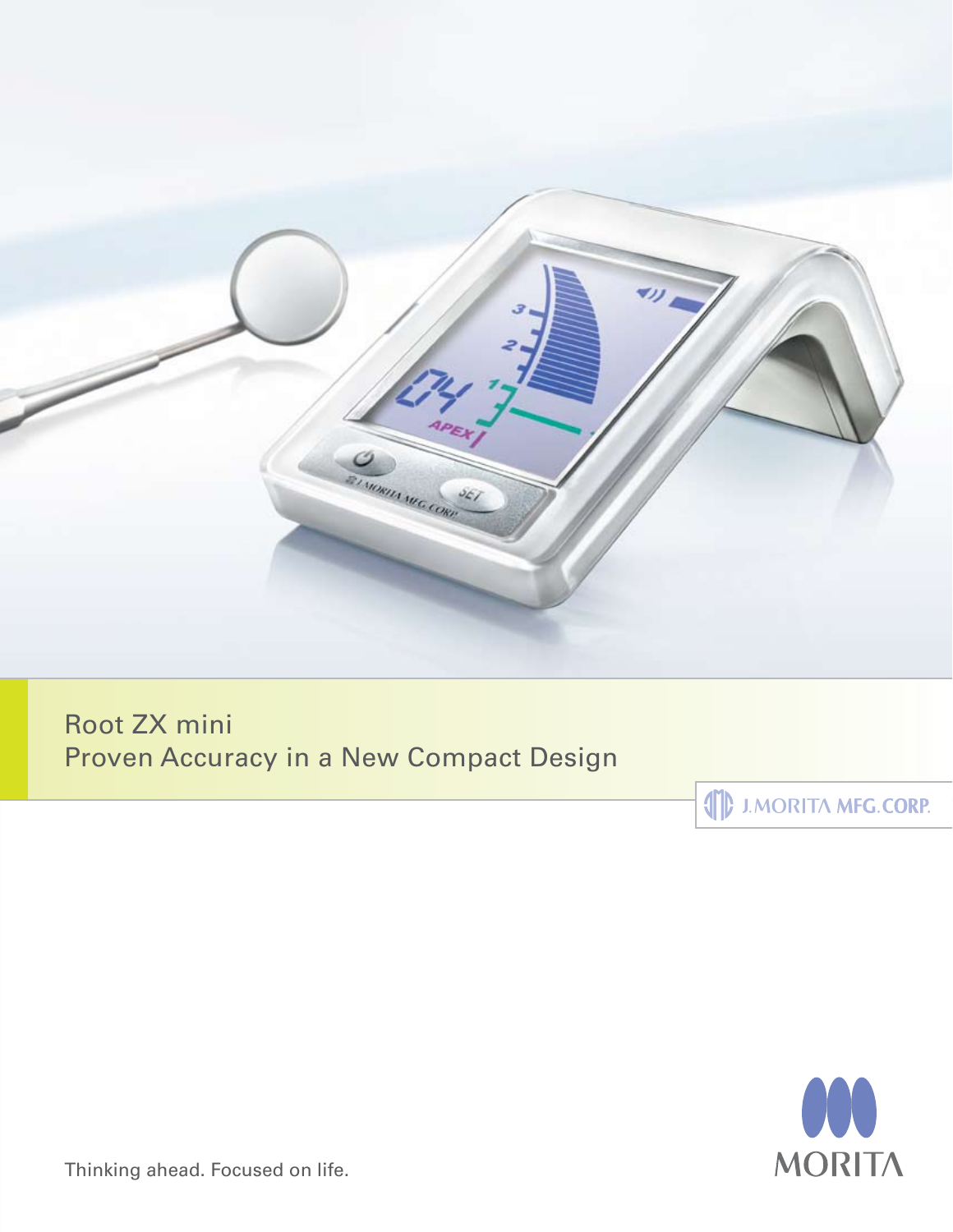Root ZX mini is compact, lightweight, and portable. It can be placed on the tray or any other convenient place.

 $-6 - 6 - 6$ 

 $\epsilon$ 

**SALE MAIL COMP** 

 $\circ$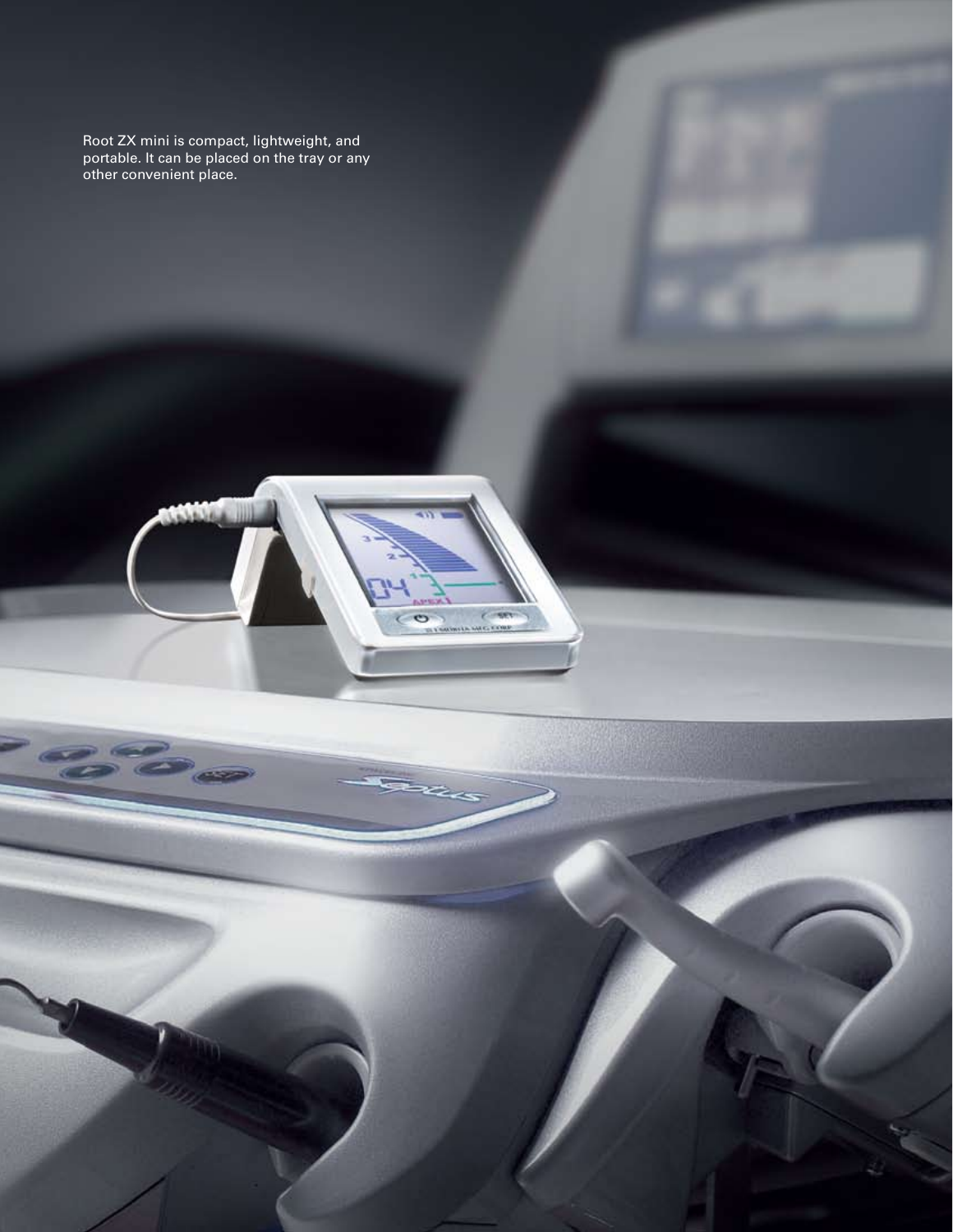

Convenient Features for Ease of Use and Endodontic Success

**Built on the industry standard Root ZX technology, Root ZX mini measures in both wet or dry canal conditions with class-leading accuracy. This technology has been independently evaluated at a 97.5% accuracy rate.\***

\*Independent study. Data on file.

## **Accurate Measurement**

Utilizing the ratio technique, Root ZX mini provides a highly accurate indication of the file's location. The accuracy of the measurement is not affected by the presence or absence of blood, other discharges, electrolytes, saline, tap water, or hydrogen peroxide.

### **No Zero Adjustment**

It is not necessary to set the device on zero before measuring each individual canal.

## **Automatic Calibration**

Automatic calibration ensures accuracy and eliminates the effect of changes in temperature, moisture, etc. inside the canal, even during treatment.

## **Compact and Lightweight Design**

Root ZX mini measures just over 4" x 2⅓" and weighs 3.88 ounces. Its compact size and stable design allow for excellent flexibility during procedures. It can be placed on the tray or any other convenient location for the clinician.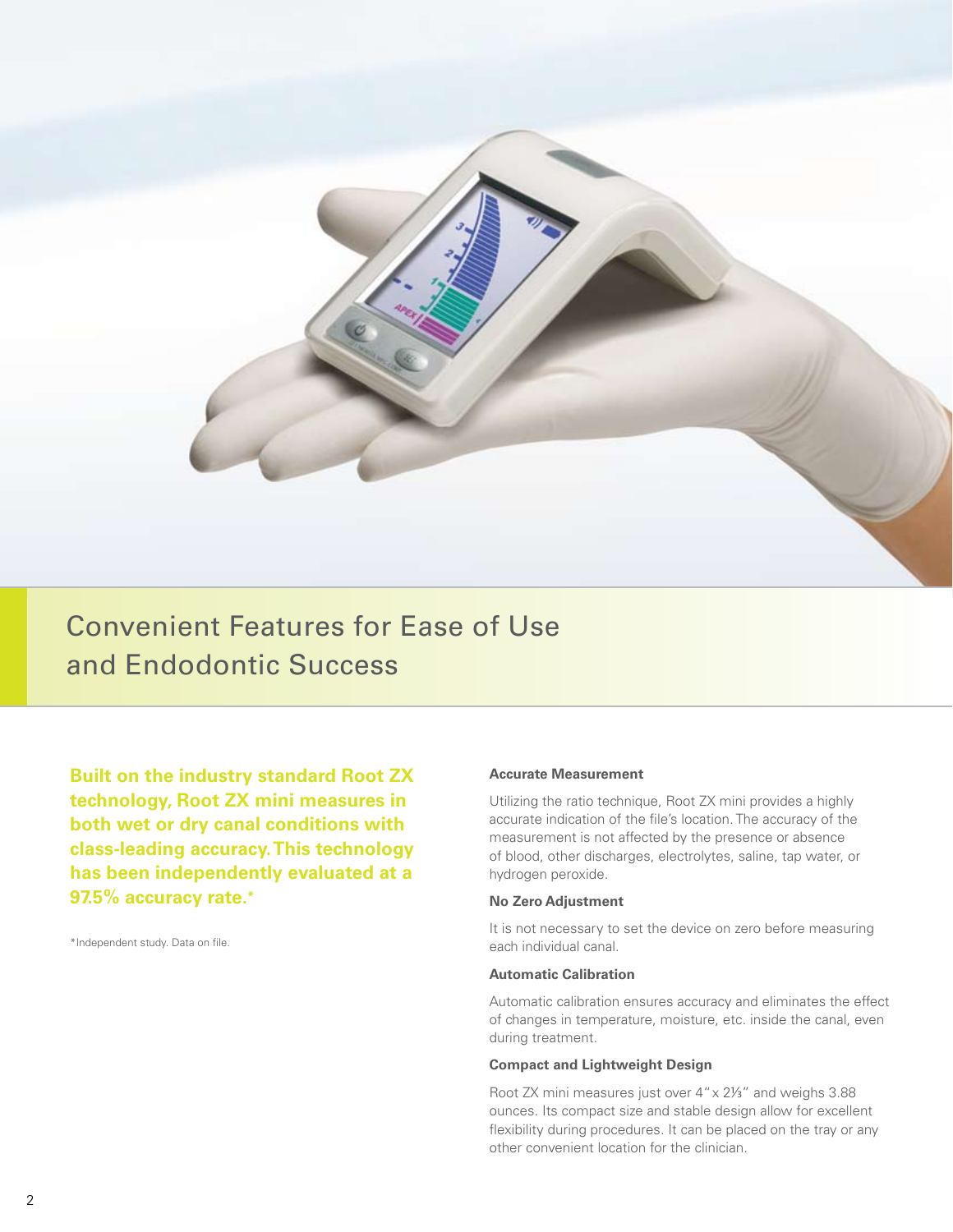# Root ZX mini Measures Root Canals Accurately and Precisely



**The color liquid crystal display is easy to read, providing a clear progressive display and high contrast. The positions of the Flash Bar and the Memory Bar can be set as guides for canal measurement and enlargement.**

## **1 – Flash Bar**

The reference point for measurement or enlargement can be set anywhere between 2 and APEX.

## **2 – Memory Bar**

It can be used to mark the beginning of a sharp curve or some certain distance from the apex. It can also be used as a guide when the file size is changed for canal enlargement. The memory bar can be set only by the measurement state.

## **3 – Information Display**

Number of bars left before flash bar is reached (during measurement). Memory number for flash bar (without measurement).

- **4 Liquid Crystal Display**
- **5 Canal Length Indicator Bars**
- **6 Sound Volume (off, low, high)**
- **7 Battery Power Indicator**





The meter is activated when the file is inserted into a root canal. The number of bars remaining before the file reaches the flash bar is shown in the lower left corner of the display.









When the file tip reaches a position near the apex, the bar color changes to green to indicate you have reached a critical area.



When the file tip reaches the preset position of the flash bar, the flash bar stops blinking and stays on.



When the file tip passes the apex, the "APEX" and " $\blacktriangleleft$ " indicators start blinking.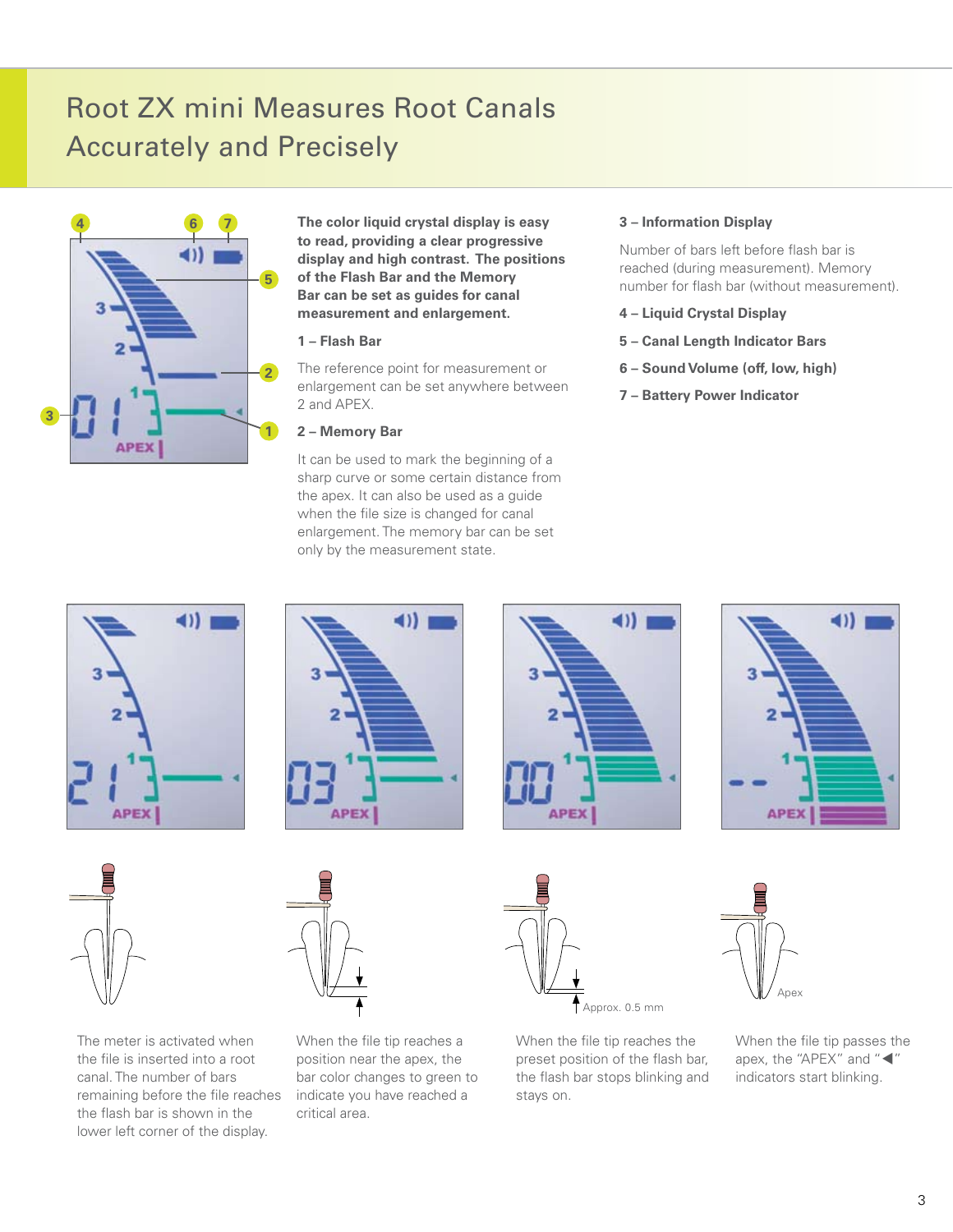# **Specifications**



| <b>Specifications</b>                                 |                                             |
|-------------------------------------------------------|---------------------------------------------|
| Name                                                  | Root ZX mini                                |
| <b>Model</b>                                          | RCM-7                                       |
| Rating                                                | $4.5$ VDC                                   |
| <b>Power Consumption</b>                              | 0.2W                                        |
| <b>Size</b>                                           | $W$ 2.36" $\times$ D 4.06" $\times$ H 2.24" |
| Weight                                                | approx. 3.88 oz.                            |
| <b>Ordering Information</b>                           |                                             |
| <b>Root ZX mini Apex Locator</b>                      | 24-5357934                                  |
| <b>Probe Cord</b><br>(not compatible with Root ZX II) | 24-8449627                                  |
| File Holders (5)                                      | 24-107042                                   |
| <b>Contrary Electrodes (Lip Clips) (5)</b>            | 24-107043                                   |
| <b>Long File Holder</b>                               | 24-8447047                                  |
| <b>Function Tester</b>                                | 24-8449430                                  |



# **Unit Includes**

- $1 \times$  probe cord
- $3 \times$  file holders
- $5 \times$  contrary electrodes
- $1 \times$  canal-length tester
- 3 x 1.5 VDC AAA size battery